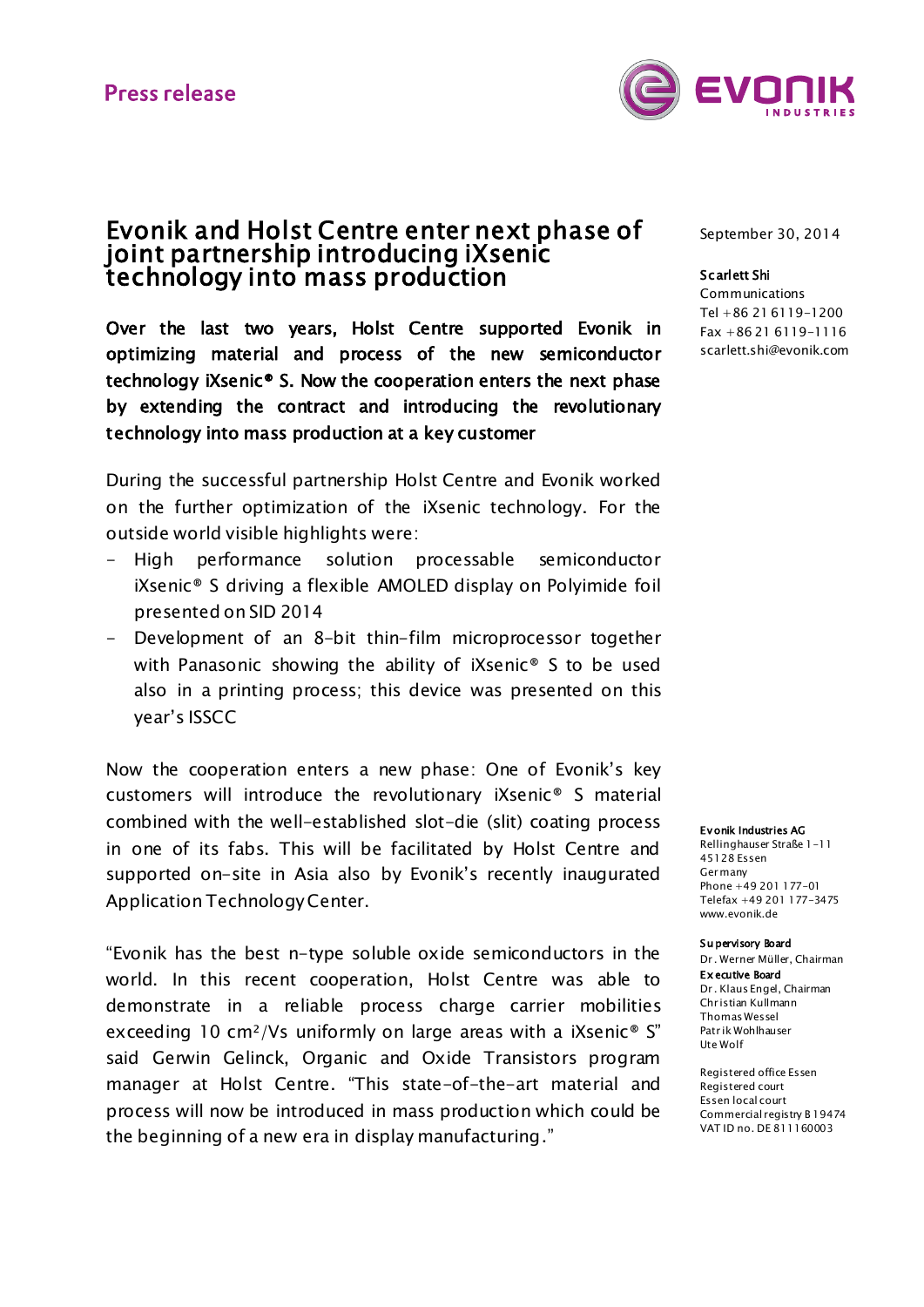

"Due to their outstanding know-how Holst Centre has done an excellent job supporting the optimization of our iXsenic technology" said Ralf Anselmann, vice president at Evonik. "In this next phase having left the development phase Holst Centre is the best choice facilitating a quick and successful introduction of the process into mass production."

iXsenic® S is a solution-processable inorganic metaloxide semiconductor which is applied via slot-die coating. No vacuum environment is necessary which results in process simplifications, outstandingly high yield and cost advantages. Application areas include high-resolution LCDs and OLED displays, with or without flexible properties.

For further information please visit our websites [www.iXsenic.com](http://www.ixsenic.com/) (English) and [www.iXsenic.com.cn](http://www.ixsenic.com.cn/) (Mandarin).

## Company information

## Evonik

Evonik, the creative industrial group from Germany, is one of the world leaders in specialty chemicals. Profitable growth and a sustained increase in the value of the company form the heart of Evonik's corporate strategy. Its activities focus on the key megatrends health, nutrition, resource efficiency and globalization. Evonik benefits specifically from its innovative prowess and integrated technology platforms.

Evonik is active in over 100 countries around the world. In fiscal 2013 more than 33,500 employees generated sales of around €12.7 billion and an operating profit (adjusted EBITDA) of about €2.0 billion.

Evonik Industries has been producing specialty chemical products in the Greater China region (Mainland China, Hong Kong and Taiwan) since the late 1970's; with wide-ranging trading relations already in place prior to this in the region. Evonik regards Greater China as one of the driving forces of the global economy and we consequently endeavour to grow our business in the region. The company now has around 3,200 employees in the Greater China region, the regional sales reached over €1 billion in 2013.

### Holst Centre

Holst Centre is an independent open-innovation R&D centre that develops generic technologies for Wireless Autonomous Sensor Technologies and for Flexible Electronics. A key feature of Holst Centre is its partnership model with industry and academia around shared roadmaps and programs. It is this kind of cross-fertilization that enables Holst Centre to tune its scientific strategy to industrial needs. Holst Centre was set up in 2005 by imec (Flanders, Belgium) and TNO (The Netherlands) with support from the Dutch Ministry of Economic